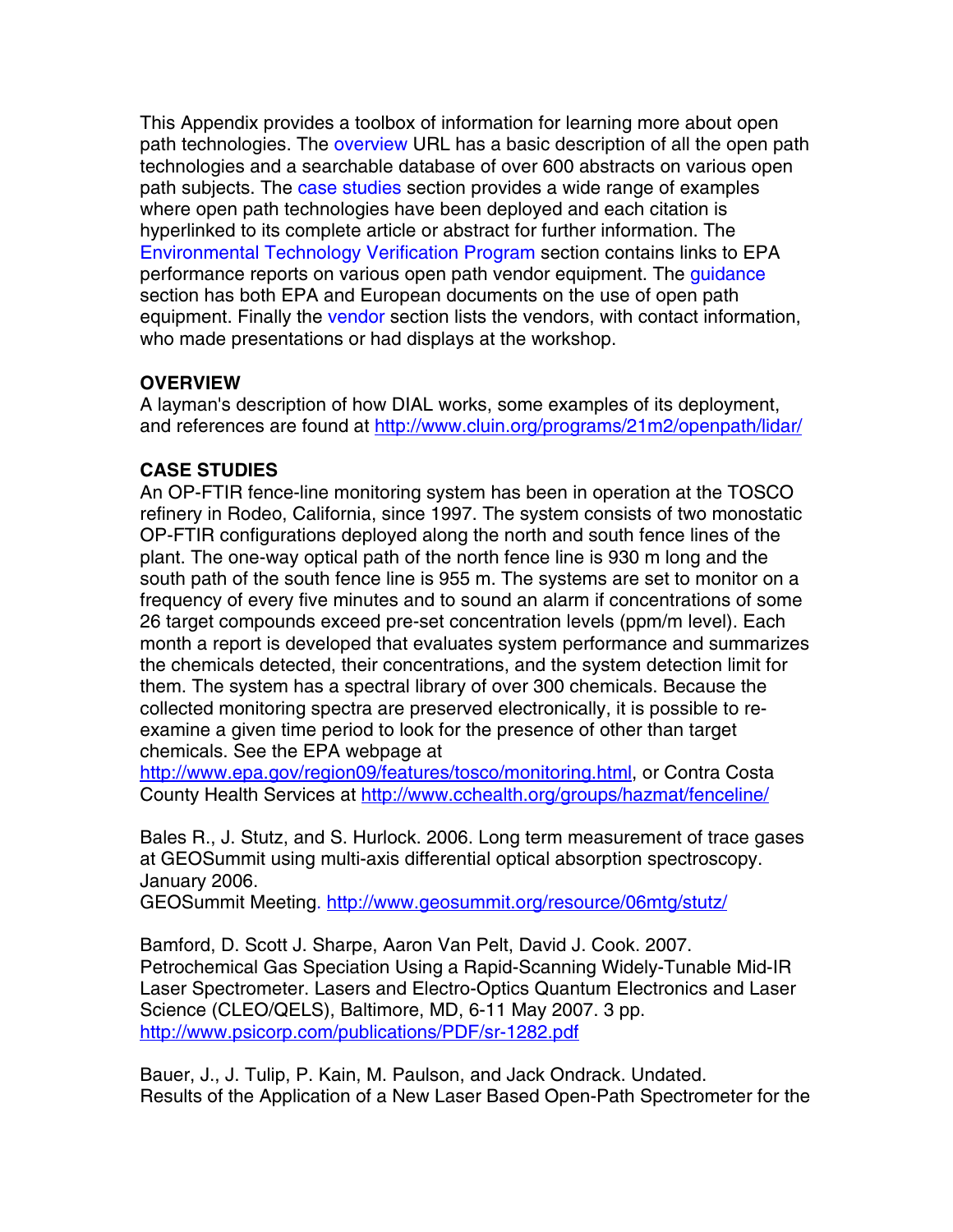Measurement of Fugitive Emissions From Gas Processing Plants http://www.boreal-laser.com/docs/paper1.pdf

Bruns, M., S. A. Buehler, J. P. Burrows, K.-P. Heue, U. Platt, I. Pundt, A. Richter, A. Rozanov, T. Wagner and P. Wang. 2004. Retrieval of profile information from airborne multi axis UV/visible skylight absorption measurements. Appl. Opt., 43(22), 4415-4426.

http://www.sat.ltu.se/members/sab/publications/doas/doas\_retrieval\_paper.pdf

Chambers, A. 2003. Well Test Flare Plume Monitoring Phase II: DIAL Testing in Alberta.

Alberta Research Council Inc. http://www.ptac.org/env/dl/envp0402fr.pdf

Chambers, A. 2004. Optical Measurement Technology for Fugitive Emissions from Upstream Oil and Gas Facilities. Alberta Research Council Inc. http://www.ptac.org/env/dl/envp0403.pdf

Chambers, A. and M. Strosher. 2006. Refinery Demonstration of Optical Technologies for Measurement of Fugitive Emissions and for Leak Detection. Alberta Research Council Inc. http://www.arc.ab.ca/documents/Dial%20Final%20Report.pdf

Chambers, A., et al. 2006. DIAL measurements of fugitive emissions from natural gas plants and the comparison with emission factor estimates. 15th International Emission Inventory Conference: Reinventing Inventories - New Ideas in New Orleans, 16-18 May 2006, New Orleans, Louisiana. http://www.epa.gov/ttn/chief/conference/ei15/session14/chambers.pdf

EPA. 2002a. Characterization of Mercury Emissions at a Chlor-Alkali Plant, EPA/600/R- 02/007. Office of Research and Development. http://www.epa.gov/nrmrl/pubs/600r02007/600R02007.pdf

EPA. 2002b. Superfund Five-Year Review Report: Brantley Landfill NPL Site Island, Kentucky. EPA Region IV, 136 pp. http://www.epa.gov/superfund/sites/fiveyear/f02-04016.pdf

EPA. 2004. Measurement of Fugitive Emissions at a Region I Landfill, EPA-600/R-04-001.

http://www.cluin.org/programs/21m2/projects/epa600r04001.pdf

EPA. 2005a. Evaluation of a Former Landfill Site in Fort Collins, Colorado Using Ground-Based Optical Remote Sensing Technology, EPA-600/R-05/042. http://www.cluin.org/programs/21m2/spotlight/Ft\_Collins\_Report.pdf

EPA. 2005b. Evaluation of Fugitive Emissions at a Former Landfill Site in Colorado Springs, Colorado Using Ground-Based Optical Remote Sensing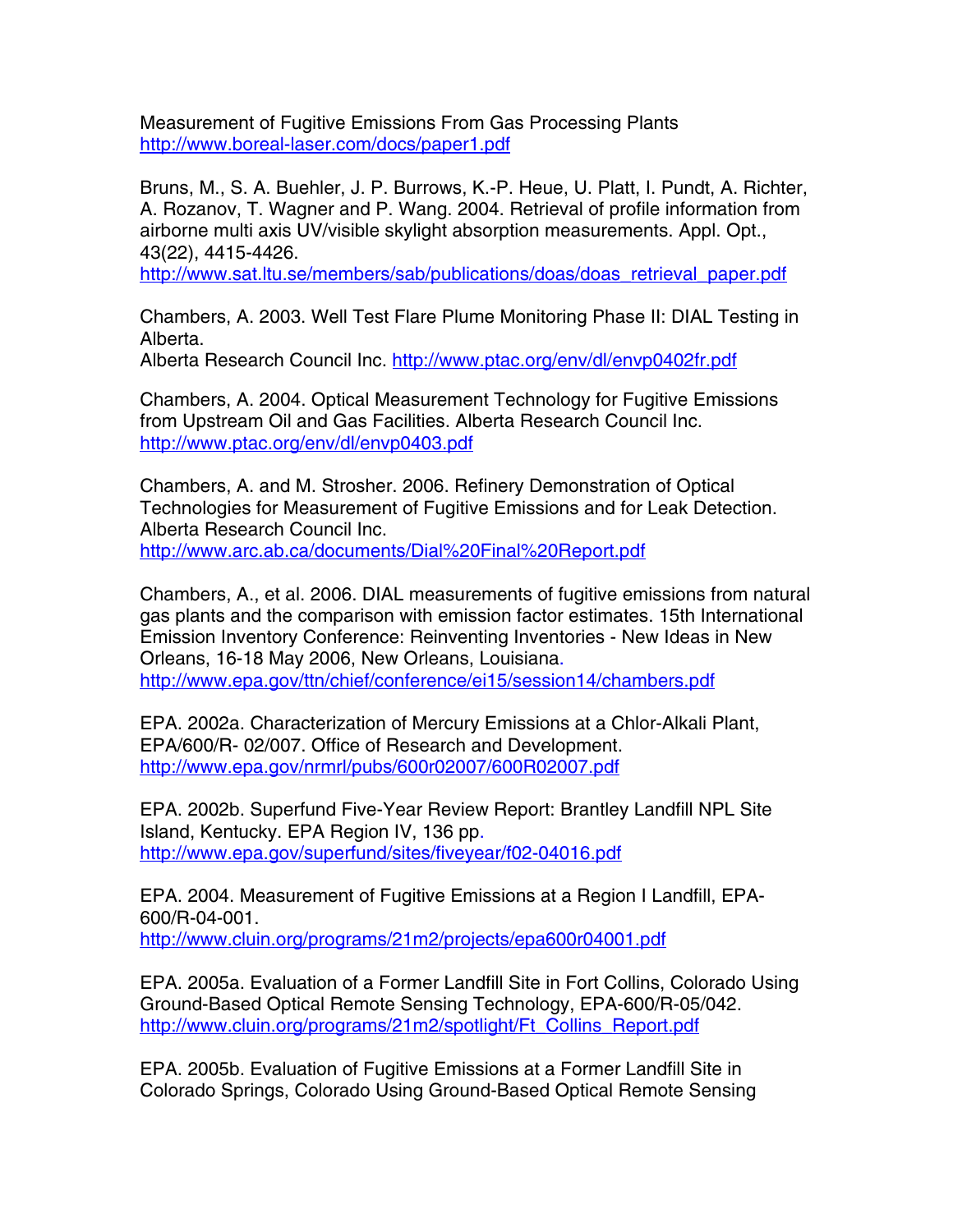Technology, EPA-600/R-05/041. http://www.cluin.org/programs/21m2/spotlight/Colorado\_Springs\_Report.pdf

EPA. 2007. Measurement of Total Site Mercury Emissions for a Chlor-Alkali Plant Using Open-Path UV-DOAS, EPA 600-R-07-077. 146 pp. http://www.epa.gov/nrmrl/pubs/600r07077/600r07077.pdf

EPA Victoria. 2005. Benzene Air Monitoring in Corio 2003–2005. Environmental Report Publication 999. 8 pp. http://epanote2.epa.vic.gov.au/EPA/publications.nsf/d85500a0d7f5f07b4a2565d1 002268f3/cedcb7ec217f5842ca256ffe00818bab/\$FILE/999.pdf

Friedeburg, C., I. Pundt, K.-U. Mettendorf, T. Wagner, and U. Platt. 2005. Multiaxis-DOAS measurements of NO2 during the BAB II motorway emission campaign. Atmospheric Environment 39 (2005) pp 977–985. http://www.imk.uni-karlsruhe.de/download/BAB-Friedeburg.pdf

Frisch, L. 2003. Fugitive VOC-Emissions Measured at Oil Refineries in the Province of Västra Götaland in South West Sweden - A Success Story Development and Results 1986–2001. County Administration of Västra Götaland, Report No. 2003:56.

http://www.clu-in.org/programs/21m2/projects/rapport200356-Final\_VOC.pdf

Frish, M. 2006. Low-cost standoff laser sensing for smart LDAR. AWMA  $99<sub>th</sub>$ Annual Conference, June 20-23, 2006, New Orleans, Louisiana. http://www.psicorp.com/publications/PDF/sr-1239.pdf

Frish, M., et al. 2007. The Next Generation of TDLAS Analyzers. SPIE Optics East 2007, Boston, MA, 9-12 September 2007. 11 pp. http://www.psicorp.com/publications/subject\_Laser\_Devices.shtml

Fuqi , S., J. Liu, P. Xie, and Y. Zhang. 2006. Correlation study between suspended particulate matter and DOAS data. Advances in Atmospheric Sciences, Vol. 23, No. 3, pp 461–467.

http://www.iap.ac.cn/html/qikan/aas/aas2006/200603/233sfq.pdf

Goorahoo, D., et al. 2005. Measuring ammonia emissions from agricultural practices. Conference Proceedings 2005 California Plant and Soil Conference Science & Policy in California Agriculture, pp 46-49. http://calasa.ucdavis.edu/proceedings/2005\_Proceedings.pdf

Goorahoo, D., et al. 2004. Use of laser technology to monitor ammonia emissions from dairy lagoons. Conference Proceedings 2004 California Plant and Soil Conference Science & Policy in California Agriculture. http://www.epa.gov/ttn/chief/conference/ei14/session1/goorahoo.pdf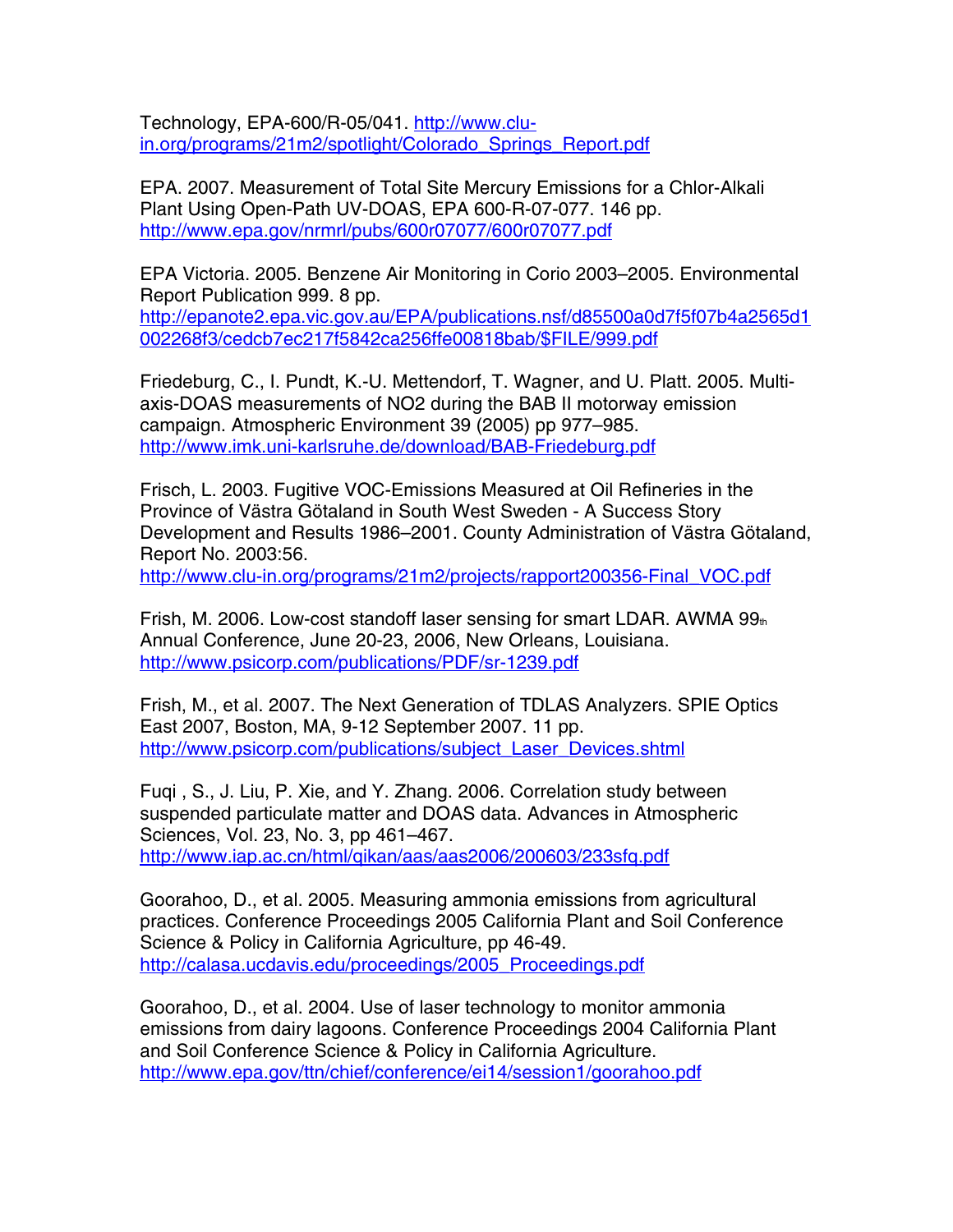Grenn, B., et al. 2005. Extending optical methane leak detection to mobile platforms. Natural Gas Technologies 2005, January 30-February 2, 2005, Orlando, Florida.

http://www.psicorp.com/publications/PDF/sr-1203.pdf

Heckel, A., A. Richter, T. Tarsu, F. Wittrock, C. Hak, I. Pundt, W. Junkermann, and J. P. Burrows. 2005. MAX-DOAS measurements of formaldehyde in the Po-Valley. Atmos.Chem. Phys., 5, 909–918. http://www.copernicus.org/EGU/acp/acp/5/909/acp-5-909.pdf

Ibrahim, O., T. Stein, T. Wagner, and U. Platt. 2006. Auto-MAX DOAS: A new measurement platform. Third International DOAS Workshop, University of Bremen, March 20-26, 2006. http://troposat.iup.uniheidelberg.de/AT2/DOAS\_workshop/ibrahim\_ossama\_o112.pdf

Jiménez, R., T. Iannone, H. van den Bergh, B. Calpini, and D. Kita. 2000. Investigation of the emission of monocyclic aromatic hydrocarbons from a wastewater treatment plant at Lausanne (Switzerland) by differential optical absorption spectroscopy (DOAS). Proceedings of A&WMA 93rd Annual Conference & Exhibition, 18-22 June 2000, Salt Lake City, Utah. Paper #830, 17 pp, 2000.

http://www.cluin.org/programs/21m2/lit\_show.cfm?id=886

Lenz, D. et al. 2005. Flight Testing of an Advanced Airborne Natural Gas Leak Detection System. U.S. Department of Energy, 84 pp. http://www.netl.doe.gov/technologies/oil-gas/publications/td/41877\_final.PDF

Kihlman, M., J. Mellqvist, and J. Samuelsson. 2005. Monitoring of VOC Emissions from Refineries and Storage Depots Using the Solar Occultation Flux Method, 102 pp.

http://www.fluxsense.se/reports/SOF%20Refinery%20report %20KORUS%20%202005%20%20high%20res.pdf

Kim, K.-H. 2004. Comparison of BTX measurements using a differential optical absorption spectroscopy and an on-line gas chromatography system. Environmental Engineering Science, Mar 2004, Vol. 21, No. 2: pp 181-194. http://www.liebertonline.com/doi/abs/10.1089/109287504773087354;jsessionid=il dHkoAhbAM45fWgNY?cookieSet=1&journalCode=ees

Laepple, T., V. Knab, K.-U. Mettendorf, and I. Pundt. 2004. Longpath DOAS tomography on a motorway exhaust gas plume: Numerical studies and application to data from the BAB II campaign. http://www.atmos-chem-phys.net/4/1323/2004/acp-4-1323-2004.pdf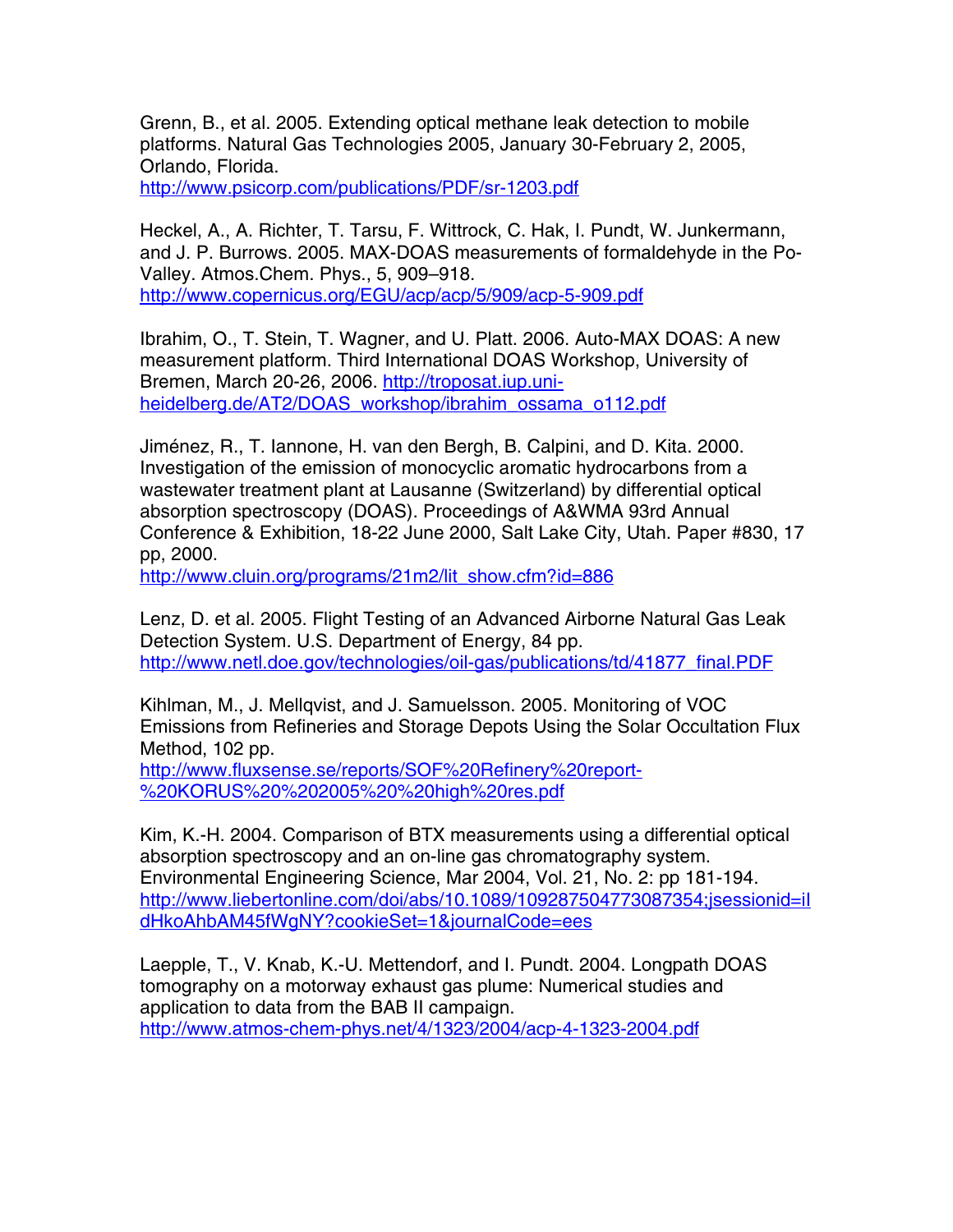Mellqvist J., M. Kihlman, B. Galle, K. Fransson, and J. Samuelsson. Undated. The Solar Occultation Flux Method, A Nouvelle Technique for Quantifying Fugitive Gas Emissions.

http://www.fluxsense.se/reports/paper%201%20final%20lic.pdf

Mellqvist, Johan, Jerker Samuelsson, Claudia Rivera, Barry Lefer, and Monica Patel. 2007. Measurements of industrial emissions of VOCs, NH3, NO2 and SO2 in Texas using the Solar Occultation Flux method and mobile DOAS, HARC Project H-53. 69 pp. http://www.fluxsense.se/

Mellqvist, J. et al. 2006. The solar occultation flux method, a new technique to quantify fugitive VOC emissions. Proceedings of CEM 2006. 7th International Conference on Emission Monitoring, Paris, Feb 2006, 9 pp. http://www.fluxsense.se/reports/THE%20SOF%20METHOD%20extended%20ab stract%20CEM%202006.pdf

Mettendorf, K., C. Kunz, V. Knab, H. Sun, and I. Pundt. 2003. The multibeam DOAS long path DOAS system; a new apparatus for simultaneous measurements along different light paths. Geophysical Research Abstracts, Vol. 5, 12055.

http://www.cosis.net/abstracts/EAE03/12055/EAE03-J-12055.pdf?PHPSESSID=b41ac16d57f9bc737075b71b915972f3

Mettendorf, K., A. Hartl, U. Platt, and I. Pundt. 2005. Long path DOAS tomography by the use of multibeam DOAS instruments: Results of an indoor validation campaign. Geophysical Research Abstracts, Vol. 7, 08543. http://www.cosis.net/abstracts/EGU05/08543/EGU05-J-08543.pdf

Mount, G., B. Rumburg, J. Havig, B. Lamb, H. Westberg, D. Yonge, K. Johnson, and R. Kincaid. 2002. Measurement of atmospheric ammonia at a dairy using differential optical absorption spectroscopy in the mid-ultraviolet. Atmospheric Environment, 2002, 36(11), pp 1799-1810. http://www.dicer.org/jsp/journal/show\_article.jsp?jid=JA-4-36-11-1799

Pisano, J. et al. 2003. A UV differential optical absorption spectrometer for the measurement of sulfur dioxide emissions from vehicles. Meas. Sci. Technol. 14, pp 2089-2095. http://www.iop.org/EJ/abstract/0957-0233/14/12/007

Poehler, D., A. Hartl, and U. Platt. 2006. Tomographic DOAS measurements of 2D trace gas distributions above the city centre of Heidelberg, Germany. Third International DOAS Workshop, University of Bremen, March 20-26, 2006. http://www.cosis.net/abstracts/EGU05/08790/EGU05-J-08790.pdf

Pundt, I. and K.-U. Mettendorf. 2005. Multibeam long-path differential optical absorption spectroscopy instrument: a device for simultaneous measurements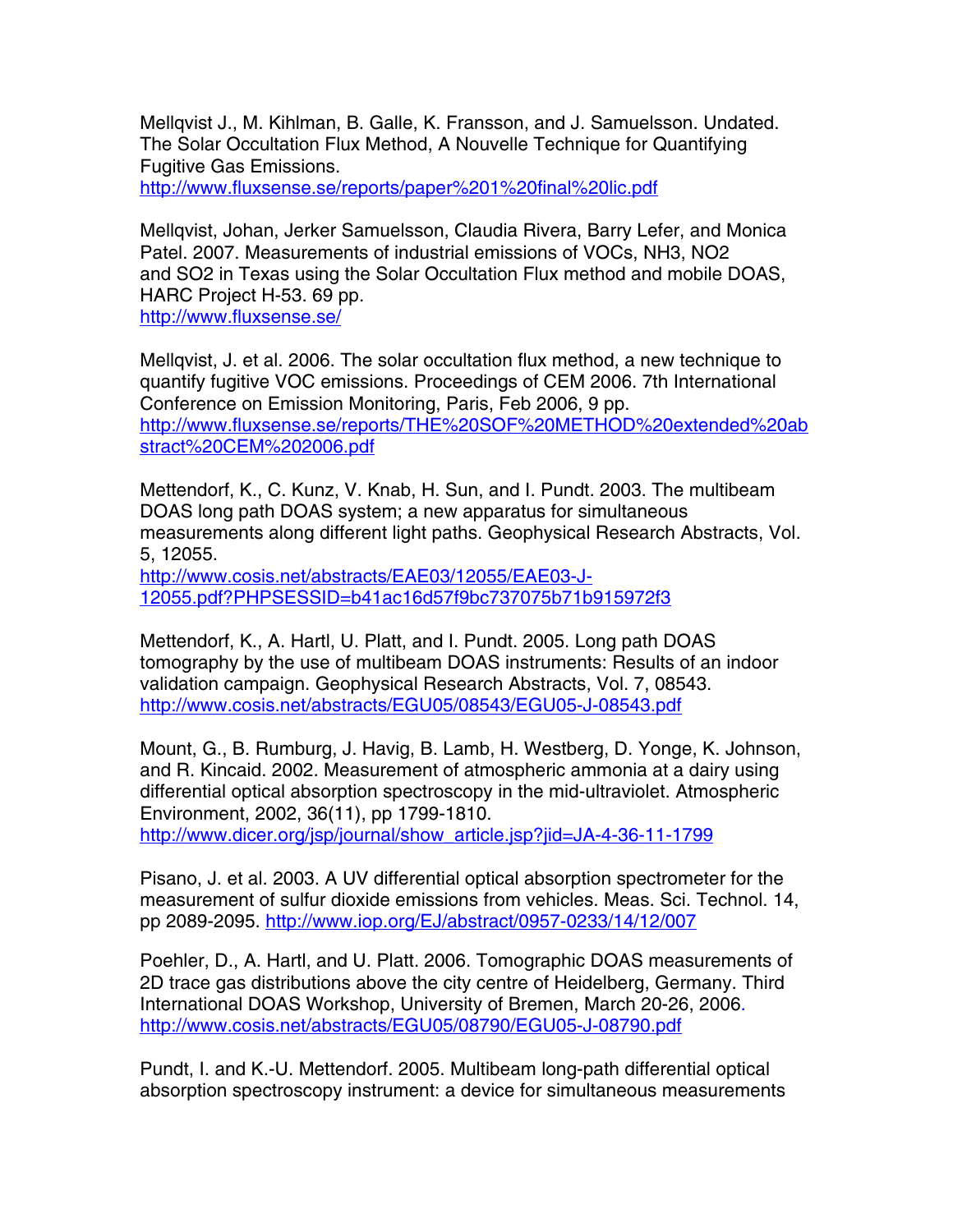along multiple light paths. Appl. Opt. 44, pp 4985-4994. http://www.opticsinfobase.org/abstract.cfm?URI=ao-44-23-4985

Schaefer, K., H. Hoffmann, I. Dormuth, C. Jahn, and S. M. Emeis. 2002. VOC emission source strengths of tankers during refueling activities determined by spectroscopic remote sensing and inverse dispersion modeling. Remote Sensing of Clouds and the Atmosphere VI. Proceedings of SPIE - The International Society for Optical Engineering, Vol 4539, p 247-257, 2002. http://www.cluin.org/programs/21m2/lit\_show.cfm?id=1608

Schäfer, K., et al. 2006. Determination of NO and NO<sub>2</sub> aircraft emission indicies at airports by open-path DOAS. Third International DOAS Workshop, University of Bremen, March 20-26, 2006. http://troposat.iup.uniheidelberg.de/AT2/DOAS\_workshop/schaefer\_klaus\_o404.pdf

Schulz, Stuart P., Stephen F. Takach, and Timothy R. Minnich. 2007. Advances in Perimeter Air Monitoring During the Cleanup of Former MGP Sites. 8 pp. http://msiair.net/web%20-%20Paper%201.pdf

Schlosser, E., J. Bossmeyer, T. Brauers, H.-P. Dorn, and R. Tillmann. 2006. HCHO detection by high-resolution laser DOAS. Third International DOAS Workshop, University of Bremen, March 20-26, 2006. http://troposat.iup.uniheidelberg.de/AT2/DOAS\_workshop/doas\_ws\_2006\_progra m.html

Secrest, C. 2001. Field measurement of air pollutants near swine confinedanimal feeding operations using UV DOAS and FTIR. Water, Ground, and Air Pollution Monitoring and Remediation, 6-7 November 2000. Proceedings of SPIE–The International Society for Optical Engineering, Vol 4199, p 98-104, 2001.

http://www.cluin.org/programs/21m2/lit\_show.cfm?id=868

Shao, L., M. Pollard, P. Griffiths, D. Westermann, and D. Bjorneberg. 2007. Rejection criteria for open-path Fourier transform infrared spectrometry during continuous atmospheric monitoring. Vibrational Spectroscopy. 43:78-85. http://eprints.nwisrl.ars.usda.gov/55/

Smithers, B. et al. 1995. VOC Emissions From External Floating Roof Tanks: Comparison of Remote Measurements by Laser With Calculation Methods. CONCAWE, Report No. 95/52, 74 pp. Go to page 12 of http://www.concawe.org/Content/Default.asp?PageID=31

Spectrasyne, Ltd. 1999. A VOC Emissions Survey at the SCANRAFF Refinery, Lysekil. Aug/Sep 1999, 59 pp.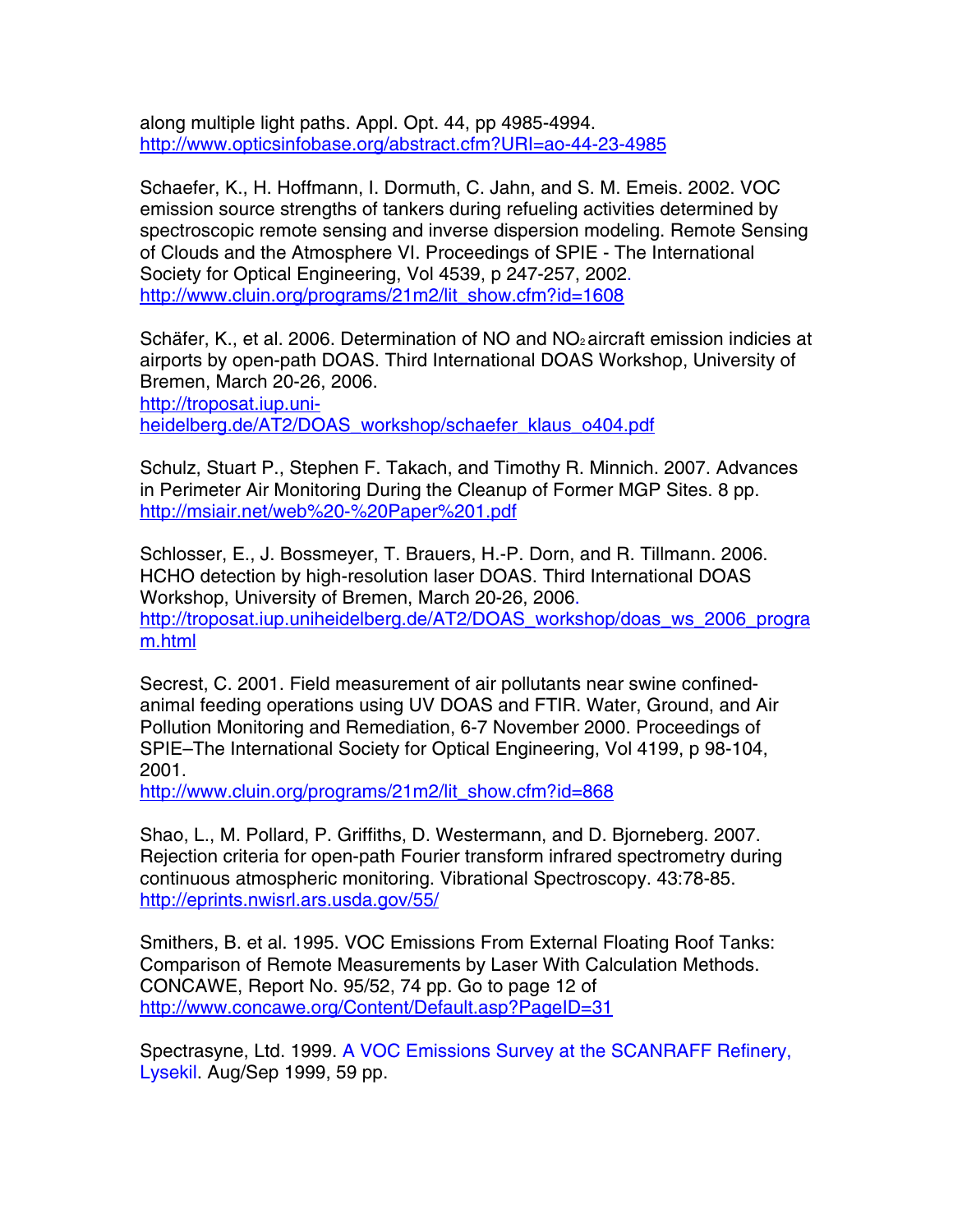<span id="page-6-0"></span>Varma, R., R. Hashmonay, R. Kagaan, and A. Bolch. 2005. Optical Remote Sensing to Determine Strength of Nonpoint Sources: Duke Forest Control Experiments (ESTCP # CP-0214). Report No: AFRL-ML-TY-TR-2005-4584, 97 pp.

Taslakov, M. V Simeonov and H van den Bergh. 2008. Multipurpose terahertz quantum cascade laser based system for industrial, environmental and meteorological applications. 2008 J. Phys.: Conf. Ser. 113 012055. 5 pp http://www.iop.org/EJ/abstract/-search=56034832.1/1742-6596/113/1/012055

Wittrock, F., A. Heckel, H. Oetjen, A. Richter, and J. Burrows. 2006. The retrieval of oxygenated volatile organic compounds by remote sensing techniques. Third International DOAS Workshop, University of Bremen, March 20-26, 2006. http://earth.esa.int/workshops/atmos2006/participants/879/

Zhang, K. and H. C. Frey. 2006. Road grade estimation for on-road vehicle emissions modeling using light detection and ranging data. Journal of Air and Waste Management Association, June 2006. http://www4.ncsu.edu/~frey/Zhang\_Frey\_2005.pdf

## **ENVIRONMENTAL TECHNOLOGY VERIFICATION PROGRAM**

The EPA ETV program has tested three OP-FTIR instruments, and the verification reports are available on the ETV website at: http://www.epa.gov/etv

Ail Sytems Inc.--RAM 2000 Fourier Transform Infrared Open-Path Monitor Verification Statement (PDF, 42.2 K) http://www.epa.gov/etv/pdfs/vrvs/01\_vs\_ail.pdf Verification Report (PDF, 541K) http://www.epa.gov/etv/pdfs/vrvs/01\_vr\_ail.pdf

Bruker Daltonics, Inc.-- OPAG 22 Open-Path Gas Analyzer Verification Report. http://www.epa.gov/etv/pdfs/vrvs/01\_vr\_bruker\_opag.pdf

Spectrex, Inc.--SafEye 227 Infrared Open-Path Monitor Verification Statement: http://www.epa.gov/etv/pdfs/vrvs/01\_vs\_safeyetwo.pdf Verification Report: http://www.epa.gov/etv/pdfs/vrvs/01\_vr\_safeyetwo.pdf

The EPA ETV program has tested four TDL instruments.

Aerodyne Research, Inc.--QC-TILDAS. Open path tunable IR laser with quantum cascade test for Ammonia.

Verification Statement: http://www.epa.gov/etv/pubs/01\_vs\_aerodyne.pdf Verification Report: http://www.epa.gov/etv/pubs/01\_vr\_aerodyne.pdf

Boreal Laser-- GasFinder 2.0 TDL Open-Path Monitor Verification Statement: http://www.epa.gov/etv/pubs/01\_vs\_boreal.pdf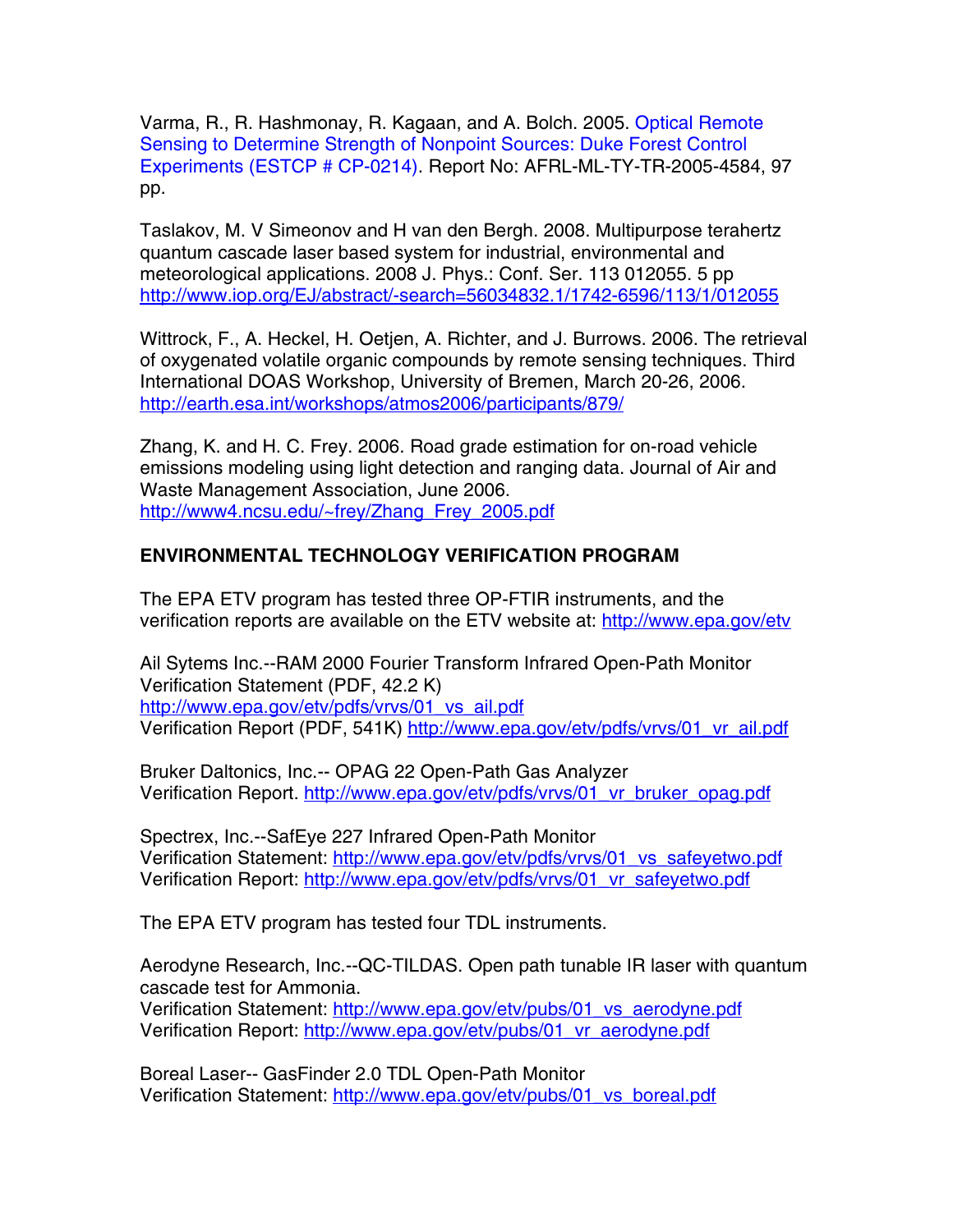<span id="page-7-0"></span>Verification Report: http://www.epa.gov/etv/pubs/01\_vr\_boreal.pdf

OPSIS, AB--, LD500 Continuous Emission Monitor for Ammonia Verification Statement: http://www.epa.gov/etv/pdfs/vrvs/01\_vs\_opsis\_ld500.pdf Verification Report: http://www.epa.gov/etv/pdfs/vrvs/01\_vr\_opsis\_ld500.pdf

Siemens Laser Analytics, AB, LDS 3000 Continuous Emission Monitor for Ammonia

Verification Statement: http://www.epa.gov/etv/pdfs/vrvs/01\_vs\_siemens.pdf Verification Report: http://www.epa.gov/etv/pdfs/vrvs/01\_vr\_siemens.pdf

UNISEARCH Associates, Inc. LasIR Tunable Diode Laser Open-Path Monitor Verification Statement: http://www.epa.gov/etv/pubs/01\_vs\_unisearch.pdf Verification Report: http://www.epa.gov/etv/pubs/01\_vr\_unisearch.pdf

The EPA ETV program has tested three UV instruments, and the verification reports are available on the ETV website at: http://www.epa.gov/etv

Opsis, Inc.--AR-500 Ultraviolet Open-Path Monitor Verification Statement: http://www.epa.gov/etv/pubs/01\_vs\_opsis.pdf Verification Report: http://www.epa.gov/etv/pubs/01\_vr\_opsis.pdf

Spectrex, Inc.--SafEye 420 Ultraviolet Open-Path Monitor Verification Statement: http://www.epa.gov/etv/pubs/01\_vs\_safeyefour.pdf Verification Report: http://www.epa.gov/etv/pubs/01\_vr\_safeyefour.pdf

## **GUIDANCE AND REPORTS**

ASTM. 2007. Guide for Open-Path Fourier Transform Infrared (OP/FT-IR) Monitoring of Gases and Vapors in Air, E1865-97R02. Link to where standard can be purchased: http://www.astm.org/Standards/E1865.htm

EPA. 1996. Open Path FI-TR Monitoring Guidance Document, EPA 600/R96/040. Office of Research and Development, National Exposure research Laboratory, 176 pp. http://www.epa.gov/ttnamti1/files/ambient/other/lngpath/r-96-040.pdf

EPA. 2004. EPA's Method for Calculating Air Toxics Emissions for Reporting Results Needs Improvement, Report No. 2004-P-00012. Office of the Inspector General, 41 pp.

http://www.epa.gov/oig/reports/2004/20040331-2004-p-00012.pdf

EPA. 2006. Other Test Method 10 (OTM 10)–Optical Remote Sensing for Emission Characterization from Non-Point Sources. http://www.epa.gov/ttn/emc/prelim/otm10.pdf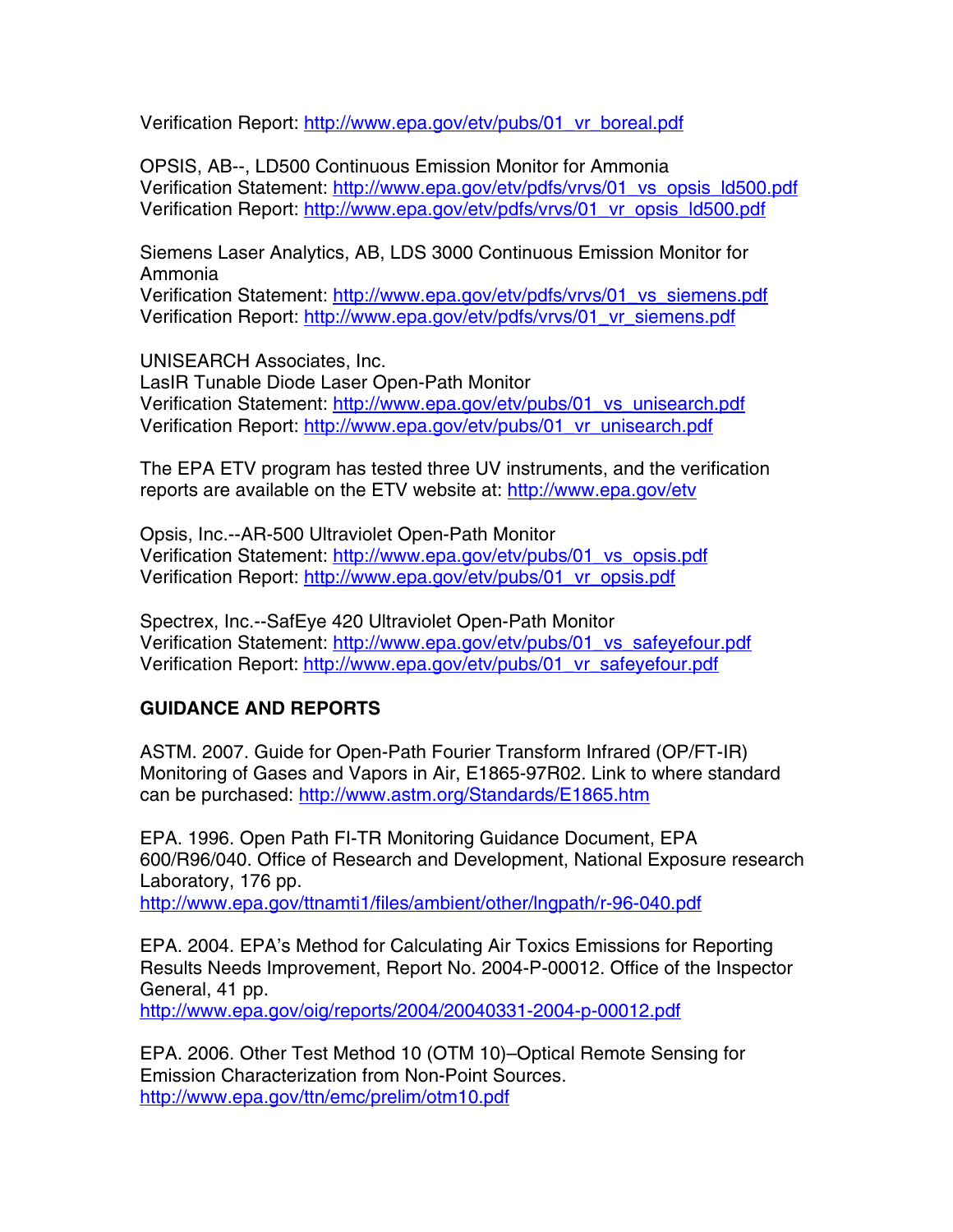<span id="page-8-0"></span>EPA. 2007. Evaluation of Fugitive Emissions Using Ground-Based Optical Remote Sensing Technology, EPA/600/R-07/032. 111 pp. http://www.epa.gov/nrmrl/pubs/600r07032/600r07032.pdf

Sira, Ltd. 2004a. Recommendations for Best Practise in the Use of Open-Path Instrumentation : A Review of Best Practise Based on the Project "Remote Optical Sensing Evaluation" (ROSE) August 2001-July 2004. ROSE Consortium. http://www.spectrasyne.ltd.uk/BestPractisev13.pdf

Sira Ltd. 2004b. Recommendations for Performance Standards for Open-Path Instrumentation. Remote Optical Sensing Evaluation (ROSE) Consortium, 174 pp.

#### **VENDORS MAKING PRESENTATIONS AT WORKSHOP**

ARCADIS--RPM and VRPM technology ram.hashmonay@arcadis-us.com or http://www.arcadis-us.com/

Boreal Laser, Inc.—Tunable Diode Laser manufacturer hadam@boreal-laser.com or http:// www.boreal-laser.com

Agenda Enviro AB—Environmental Consulting lennart.frisch@telia.com or http://www.agendaenviro.se/eng/

Fluxsense, AB is a spin off company from research done at Chalmers University of Technology in Göteborg, Sweden. They have a number of reports and papers on the Solar Occultation Flux Method. http://www.fluxsense.se/sof\_reference\_reports.htm

IMACC Instruments—FTIR open path instrument manufacturer rspellicy@imacc-instruments.com or http://www.ftir.bz/

ITT Corporation-Space Systems Division—Aircraft borne DIAL for gas pipeline leaks rspellicy@imacc-instruments.com or http://www.ssd.itt.com/angel/overview.shtml

Spectrasyne, Ltd.—DIAL Lidar For more information on Spectrasyne see: jan@spectrasyne.ltd.uk or http://www.spectrasyne.ltd.uk/html/about\_dial.html

The TGB Partnership—Environmental Consulting--control of air emissions, the development of standards and regulations, structure design randy.kissell@tgbpartnership.com or http://www.tgbpartnership.com/